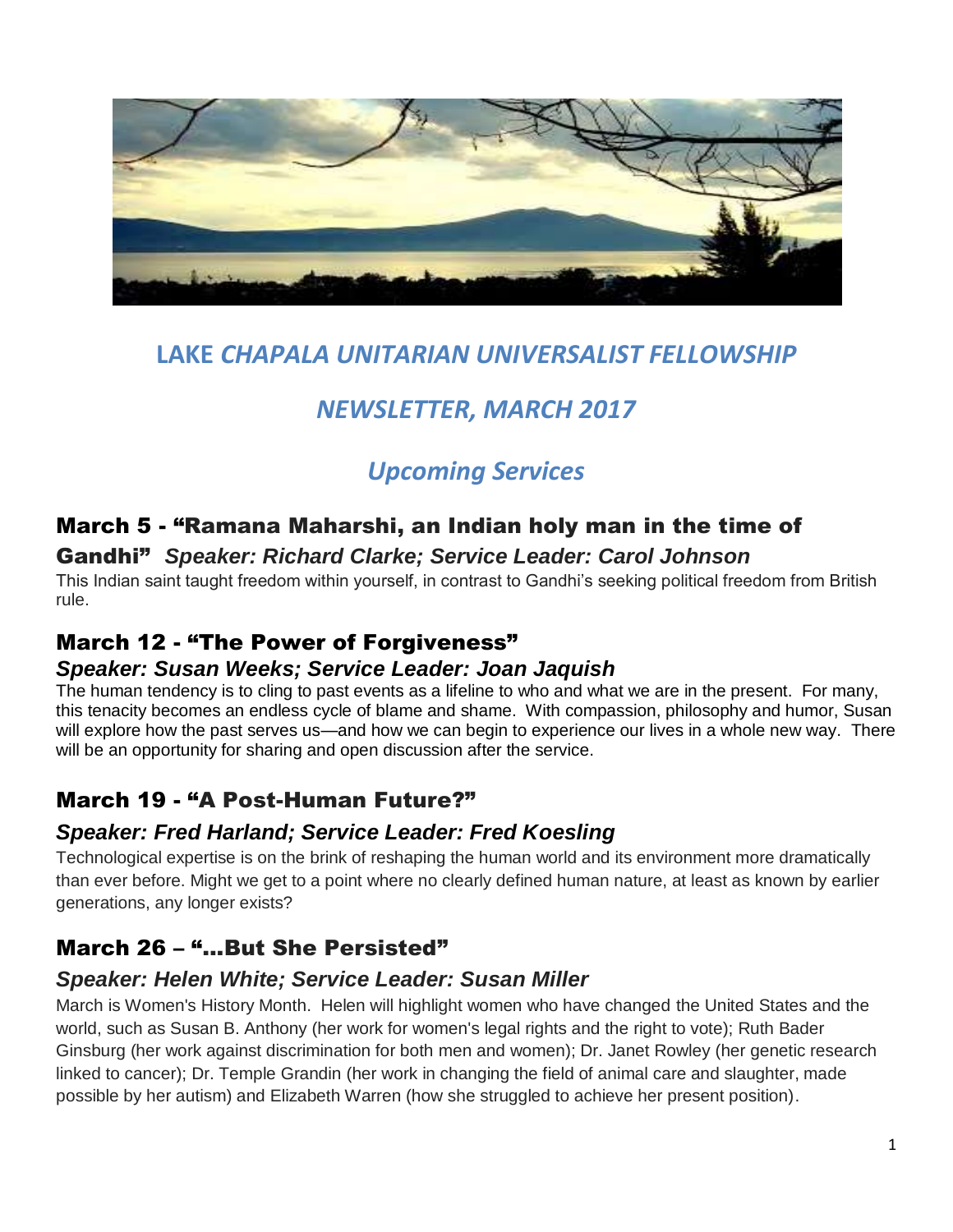# Events and Activities



**There will be a Celebration of Life of Maureen Peterson on Saturday, March 11, starting at 2 p.m. at LCUUF. Donna would appreciate it if all who attend bring finger foods.** She will supply drinks.

This is intended to be a true celebration and all who want to will be invited to share a memory of or experience with Maureen - we are anticipating a lot of laughter.

**Please let Donna know** if you plan to attend so that she can plan accordingly. You may reach Donna at [donna.burroughs@gmail.com](mailto:donna.burroughs@gmail.com) or 376-106-2087.

## Spanish Conversation



More beginner Spanish speakers are needed for our twice weekly meetings. We meet on **Mondays** at **11:30** at **The Food Container** (almost across from S&S Motors). We

meet on **Thursdays** at **Sunrise Restaurant** at **1 p.m.** Come on time or late, leave early or late. Come once a week or twice. In other words, come when you can, leave when you have to. **We have fun in Spanish! For more information, contact Jan Manning (mydruthers01@yahoo.com)**

#### Harvest the Power Workshops



# Sat. March 18<sup>th</sup> - Identity Module Sat. April 1<sup>st</sup>- Purpose Module Sat. April 15<sup>th</sup>- Path Module

#### 10 a.m. to 2 p.m. at the Fellowship.

This three part workshop on leadership and faith development will be led by Tom and Buddy Dowdy-Winslett. All members and friends of LCUUF are encouraged to attend. There will be sign-up sheets at Sunday Services. Please sign up or e mail [tomasdwx@gmail.com.](mailto:tomasdwx@gmail.com) This is an important event in the life of our congregation. We'll develop some new perspectives and skills, get to know each other better, and have fun!

## After Service Lunch - March 26



Join us **after the service** on March 26<sup>th</sup> for brunch/lunch at **Yves' Restaurant** in west Ajijic. Please sign the sheet on the welcome table or e

mail Fred Koestling, [losgatos.mx@gmail.com](mailto:losgatos.mx@gmail.com)

### English Country Dancing



Join us for English Country Dancing on March  $5^{th}$  and  $19^{th}$  at the Fellowship, 2:45 to 5 p.m. Contact Catherine Luria for information CluriaARNP@gmail.com.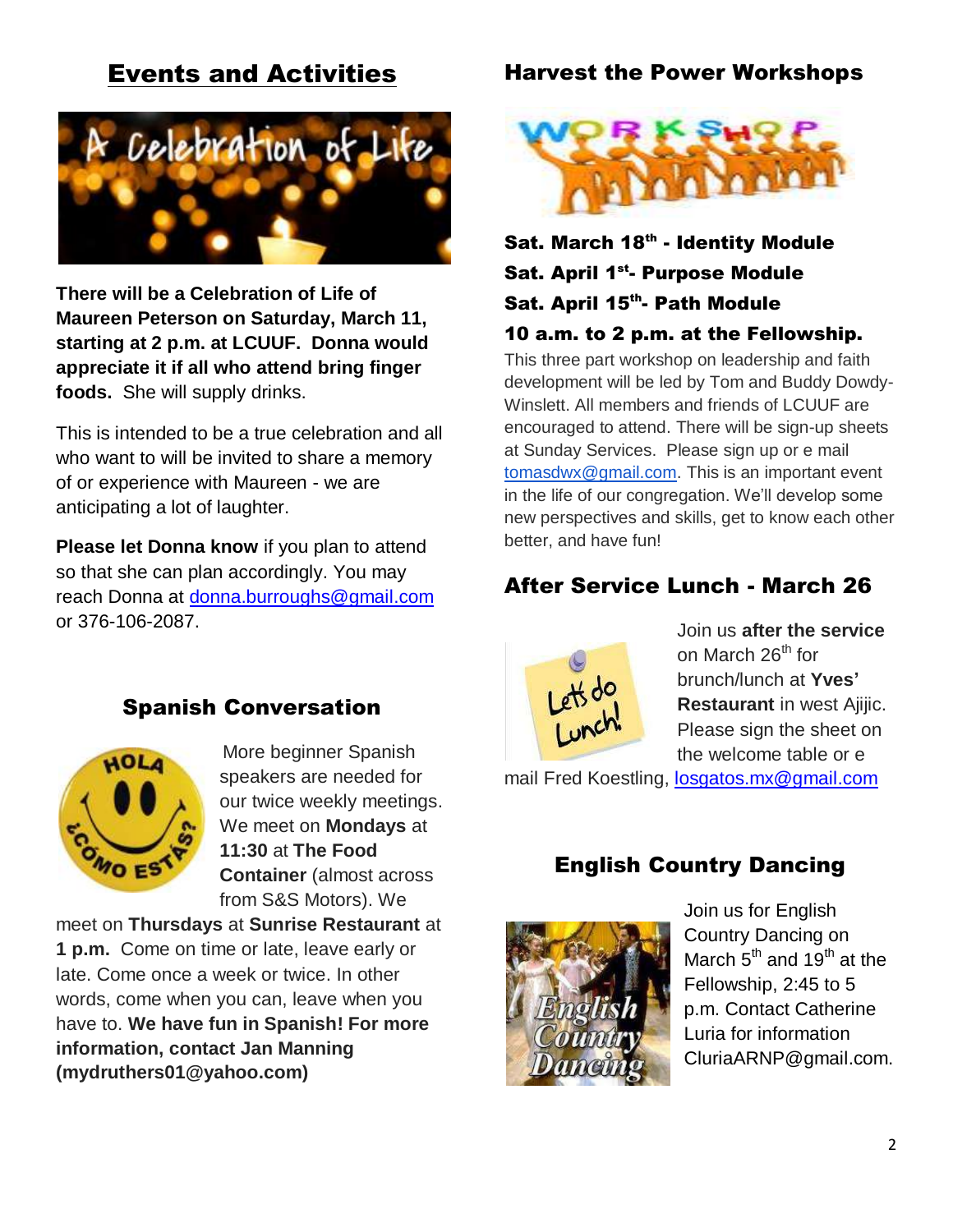

# ATHEIST, AGNOSTIC & HUMANIST DISCUSSION GROUP

The Atheist, Agnostic & Humanist Discussion

Group **will not meet in March**, due to conflicts with Los Cantantes rehearsals and concerts. We will resume in April. For information contact Bob Koches at [bobkoches@gmail.com](mailto:bobkoches@gmail.com)



## CHOIR NEWS

The LCUUF Choir will have only one rehearsal in March, Friday March  $10<sup>th</sup>$  at

9:30 a.m.. The choir will be singing at the service on March 12<sup>th</sup>. The rehearsals in April will be Monday, April  $3<sup>rd</sup>$  and  $17<sup>th</sup>$  at 9:30 at the Fellowship. Please contact Choir Director, Bob Koches if you are interested in joining the choir at 766-2299 or bobkoches@gmail.com.



## CIRCLE SUPPERS

Sign-up sheets for the April/May/June Circle Suppers will be on the

Welcome Table beginning on March  $12<sup>th</sup>$ . Please consider signing up to be a host. This is one of our most popular social events, so sign up early!

## LCUUF PLEDGING INFORMATION

**Pledge payments can be made in pesos by cash and check.** Place your payment in an envelope (which are on the Welcome Table), put your name on the outside and place the envelope in the Sunday collection baskets.

**Pledge payments can now be made directly from a bank in the US or US credit card to the First UU Houston bank**. Here's how:

go to the Houston website [\(http://www.firstuu.org/\)](http://www.firstuu.org/), then to On-line Payments and Donations, and then to Donations. Look for Lake Chapala Pledge. Alternatively you can go directly to the Donations page:

[\(https://www.eservicepayments.com/cgi](https://www.eservicepayments.com/cgi-bin/Vanco_ver3.vps?appver3=tCa6TZIkmVMK9bkK7-sJKexIfyk39kwivoibO3-vM5bbm_dLbCtRyy51PDr3nNMiO3Okzkv2svUKQo7La5Ummcdl2dIOe0EvQSHNTeUOsFLmtnRjMM7wgHJt4Fl-atp92evTpo0mld6BrVzd2nG0p9jnEDmGYVjlMhQXFakFomA=&ver=3)[bin/Vanco\\_ver3.vps?appver3=tCa6TZIkmVMK9bkK7](https://www.eservicepayments.com/cgi-bin/Vanco_ver3.vps?appver3=tCa6TZIkmVMK9bkK7-sJKexIfyk39kwivoibO3-vM5bbm_dLbCtRyy51PDr3nNMiO3Okzkv2svUKQo7La5Ummcdl2dIOe0EvQSHNTeUOsFLmtnRjMM7wgHJt4Fl-atp92evTpo0mld6BrVzd2nG0p9jnEDmGYVjlMhQXFakFomA=&ver=3) [sJKexIfyk39kwivoibO3](https://www.eservicepayments.com/cgi-bin/Vanco_ver3.vps?appver3=tCa6TZIkmVMK9bkK7-sJKexIfyk39kwivoibO3-vM5bbm_dLbCtRyy51PDr3nNMiO3Okzkv2svUKQo7La5Ummcdl2dIOe0EvQSHNTeUOsFLmtnRjMM7wgHJt4Fl-atp92evTpo0mld6BrVzd2nG0p9jnEDmGYVjlMhQXFakFomA=&ver=3) [vM5bbm\\_dLbCtRyy51PDr3nNMiO3Okzkv2svUKQo7La5](https://www.eservicepayments.com/cgi-bin/Vanco_ver3.vps?appver3=tCa6TZIkmVMK9bkK7-sJKexIfyk39kwivoibO3-vM5bbm_dLbCtRyy51PDr3nNMiO3Okzkv2svUKQo7La5Ummcdl2dIOe0EvQSHNTeUOsFLmtnRjMM7wgHJt4Fl-atp92evTpo0mld6BrVzd2nG0p9jnEDmGYVjlMhQXFakFomA=&ver=3)

[Ummcdl2dIOe0EvQSHNTeUOsFLmtnRjMM7wgHJt4Fl](https://www.eservicepayments.com/cgi-bin/Vanco_ver3.vps?appver3=tCa6TZIkmVMK9bkK7-sJKexIfyk39kwivoibO3-vM5bbm_dLbCtRyy51PDr3nNMiO3Okzkv2svUKQo7La5Ummcdl2dIOe0EvQSHNTeUOsFLmtnRjMM7wgHJt4Fl-atp92evTpo0mld6BrVzd2nG0p9jnEDmGYVjlMhQXFakFomA=&ver=3)[atp92evTpo0mld6BrVzd2nG0p9jnEDmGYVjlMhQXFakF](https://www.eservicepayments.com/cgi-bin/Vanco_ver3.vps?appver3=tCa6TZIkmVMK9bkK7-sJKexIfyk39kwivoibO3-vM5bbm_dLbCtRyy51PDr3nNMiO3Okzkv2svUKQo7La5Ummcdl2dIOe0EvQSHNTeUOsFLmtnRjMM7wgHJt4Fl-atp92evTpo0mld6BrVzd2nG0p9jnEDmGYVjlMhQXFakFomA=&ver=3) [omA=&ver=3\)](https://www.eservicepayments.com/cgi-bin/Vanco_ver3.vps?appver3=tCa6TZIkmVMK9bkK7-sJKexIfyk39kwivoibO3-vM5bbm_dLbCtRyy51PDr3nNMiO3Okzkv2svUKQo7La5Ummcdl2dIOe0EvQSHNTeUOsFLmtnRjMM7wgHJt4Fl-atp92evTpo0mld6BrVzd2nG0p9jnEDmGYVjlMhQXFakFomA=&ver=3)

**On the Donations page, under Pledges, put an amount on the line Lake Chapala Pledge and fill in the boxes labeled Donations Frequency and Donations Start Date. You will then be taken to the Online Donations page where you can give personal and payment information**.

### PHOTO GALLERY



### Birthday Greetings

to the following members and friends who have birthdays in March:

March 15 Lorna Dean March 27 Paul Bennett March 30 Susan Miller



Rev. Gary Kowalski lights the chalice for the AGM